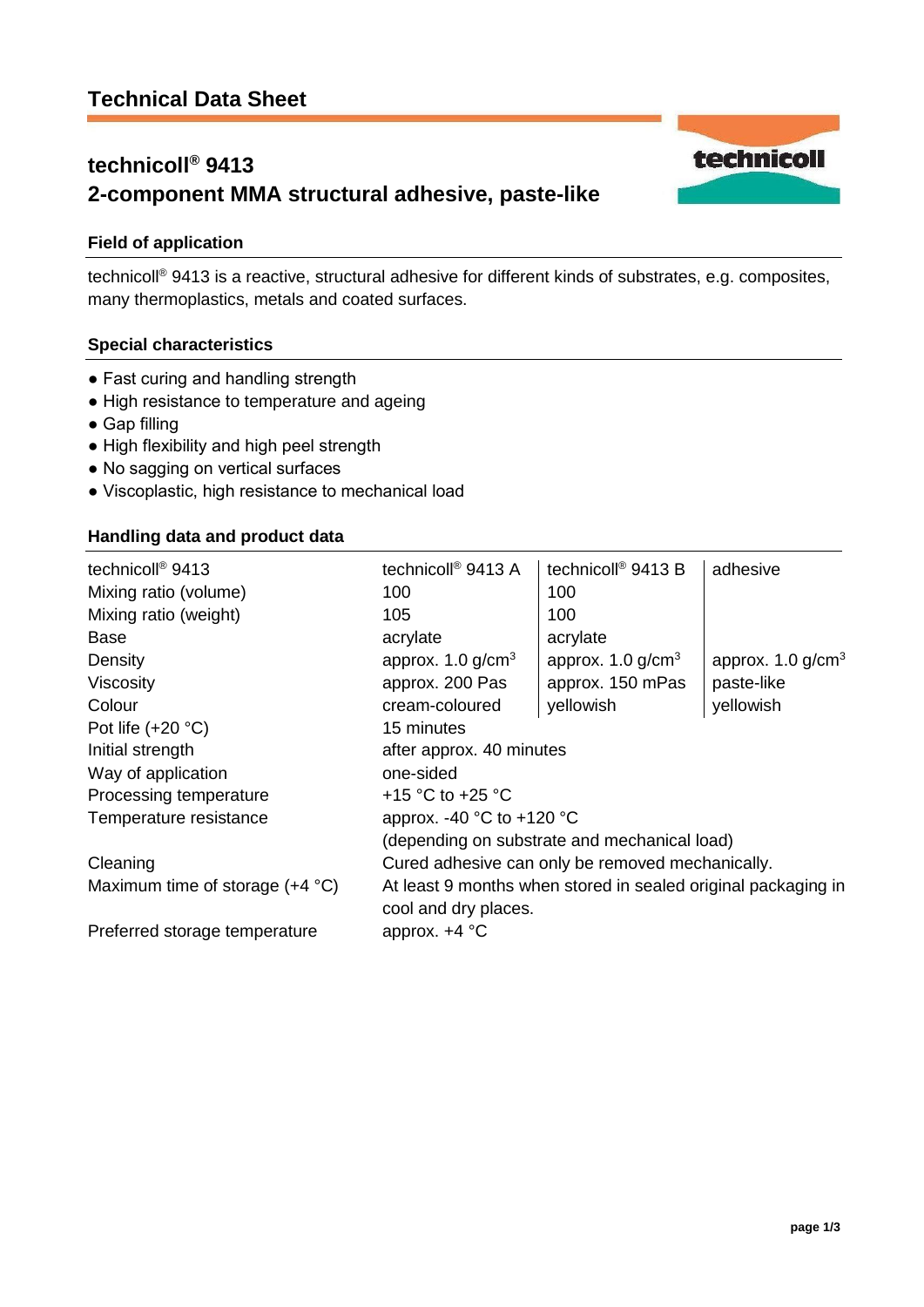## **Favoured substrates**

- metals (e.g. stainless steel)
- concrete, artificial stone
- stone, natural stone
- ceramics
- thermoplastic polymers: PMMA, ABS, PA, PS, PVC-unplasticised, PUR, PET, PC
- derived timber products
- thermosets (GRP, CRP, SMC)
- ceramics
- rubber
- epoxides, polyesters

Not suitable for: PE, PP, PTFE (Teflon®), POM, silicone, EPDM, PVC-plasticised (faux leather), glass

Due to the large variety of possible materials and differences in adhesion behaviour hazard tests are mandatory before introducing the adhesive into the actual production process.

#### **Surface preparation**

Joint surfaces must be dry and clean, especially free of oil, grease or release agents. In many cases surface roughening prior to bonding improves strength of a bonded joint.

### **Adhesion**

Position cartridge into the bracket of an adequate dispensing gun, lock it and remove cap. Expel a small amount of the adhesive to make sure that both components flow freely. Attach mixing nozzle and lock it. Apply adhesive in a thin bead, drop or film on the surfaces to be bonded. The joint components should be assembled and clamped within the pot time.

The final bonding strength will be achieved after approx. 24 hours at room temperature.

#### **Physical properties of cured adhesive**

| Shear strength        | 21 $N/mm^2$  |
|-----------------------|--------------|
| Elongation of rupture | $50 - 75 \%$ |
| <b>Modulus</b>        | 690 $N/mm^2$ |